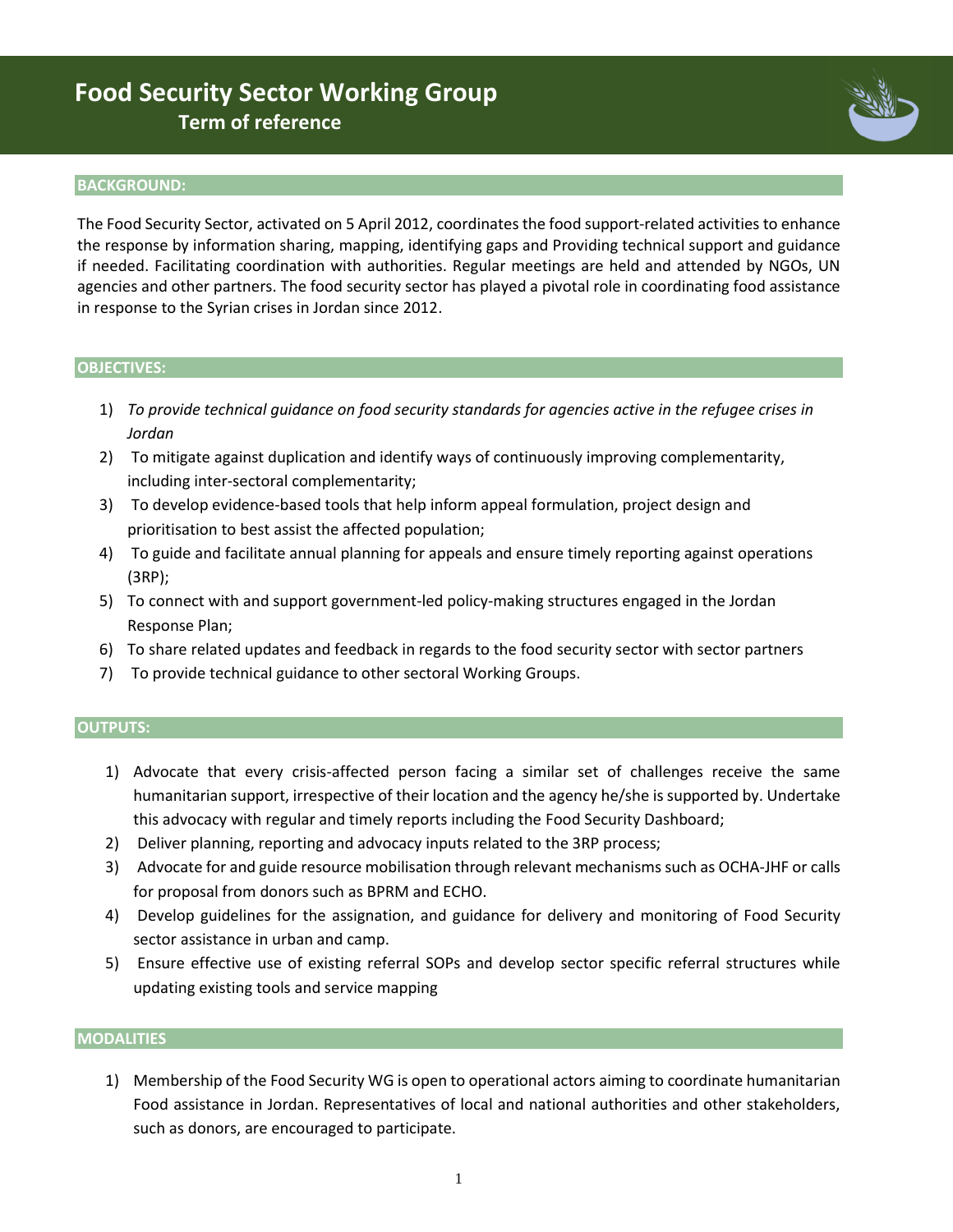## **Food Security Sector Working Group Term of reference**



- 2) At least one representative of each camp-based and field level Food Security WGs or Committees should attend meetings, and it is encouraged that at least one representative of relevant ad-hoc coordination structures also attend. A presentative from each organization that is working on the food security sector, covering the camps and the Host community
- 3) The Food Security WG is co-chaired by two agencies' representatives who are elected annually or more frequently as required.
- 4) The group will meet on a monthly basis, or more/less frequently as required, notification of which will be sent by email to participants a minimum of five calendar days beforehand.
- 5) Minutes of the meetings will be circulated for approval within one week.
- 6) Technical or thematic tasks may be assigned by the co-chairs to Task Groups, with defined memberships, remits and timeframes.
- 7) Decisions shall be taken in consensus.

### **RESPONIBILITIES OF THE MEMBERS:**

- 1) To participate regularly at working group meetings, to the degree possible by the same individual(s) and with an appropriate level of decision-making authority.
- 2) To share responsibilities for WG activities, including needs identification, planning and the development of sectoral tools.
- 3) Proactively to share best practices and findings from assessments, monitoring and evaluations (especially related to gender, age, disability).
- 4) To engage fully and in a timely manner with standard planning and reporting processes, including responding within 72 hours to queries on duplication and adherence to standards.
- 5) To disseminate the guidance, decisions and tools developed in the WG within their organisations.
- 6) To ensure structured handover in case they are replaced as focal points by their organizations.
- 7) To provide updates in regards of any new activities/ projects aimed towards food security

### **RESPONIBILITIES OF THE CO-CHAIRS:**

- 1) Facilitate the development of a common strategic framework as well as guidelines for the Food Security Sector.
- 2) Promote synergies with other actors active in complementary sectors (with particular regard to Protection, Basic Needs, and Livelihoods).
- 3) Ensure appropriate coordination with partners in an inclusive and transparent manner, ensure decisions are taken in a participatory way and follow up on key decisions and action points.
- 4) Promote the integration of gender, age and disability into planning, policies and guidelines.